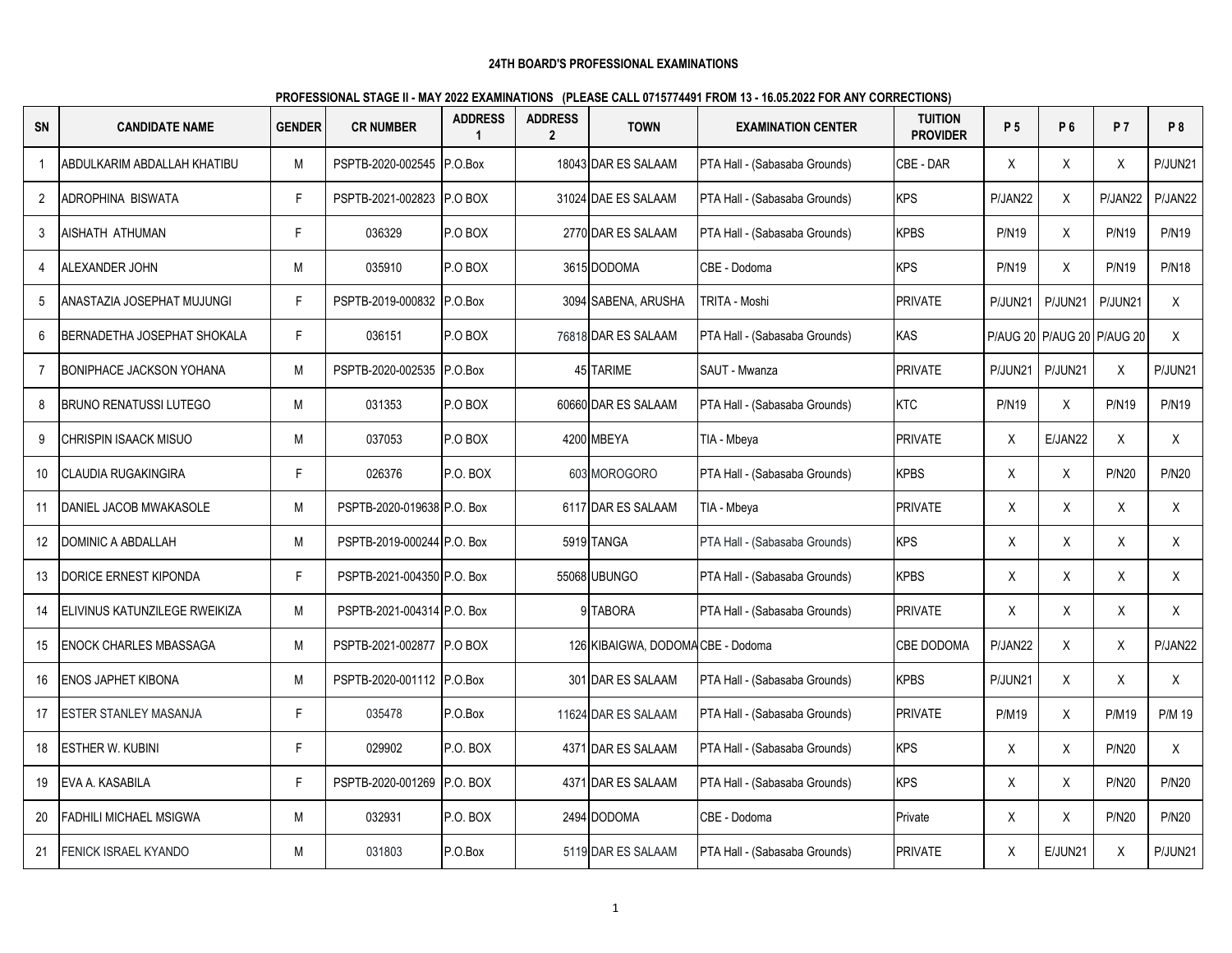| <b>SN</b> | <b>CANDIDATE NAME</b>        | <b>GENDER</b> | <b>CR NUMBER</b>           | <b>ADDRESS</b> | <b>ADDRESS</b><br>$\overline{2}$ | <b>TOWN</b>                      | <b>EXAMINATION CENTER</b>     | <b>TUITION</b><br><b>PROVIDER</b> | P 5            | P 6     | <b>P7</b>    | P <sub>8</sub>    |
|-----------|------------------------------|---------------|----------------------------|----------------|----------------------------------|----------------------------------|-------------------------------|-----------------------------------|----------------|---------|--------------|-------------------|
| 22        | FERDINAND B. JACHI           | M             | 036963                     | P.O. BOX       |                                  | 62584 DAR ES SALAAM              | PTA Hall - (Sabasaba Grounds) | <b>KPS</b>                        | <b>P/N20</b>   | X       | <b>P/N20</b> | <b>P/N20</b>      |
| 23        | FRANK PASCHAL KAPASI         | M             | PSPTB-2020-002175 P.O BOX  |                |                                  | 156 MANYARA, BABATI              | PTA Hall - (Sabasaba Grounds) | <b>PRIVATE</b>                    | P/JAN22        | X       | P/JAN22      | P/JAN22           |
| 24        | <b>GETRUDE ALEX TENDEGA</b>  | F             | 036694                     | P.O BOX        |                                  | 9633 DAR ES SALAAM               | PTA Hall - (Sabasaba Grounds) | CBE Dar                           | X              | X       | X            | <b>P/AUG 20</b>   |
| 25        | <b>GODFREY BENEDICTO</b>     | M             | PSPTB-2021-002816 P.O BOX  |                |                                  | 30 NGARA                         | PTA Hall - (Sabasaba Grounds) | <b>PRIVATE</b>                    | P/JAN22        | X       | P/JAN22      | P/JAN22           |
| 26        | <b>GODFREY MABULA KILIBA</b> | M             | PSPTB-2020-001258 P.O. Box |                |                                  | 40164 DAR ES SALAAM              | PTA Hall - (Sabasaba Grounds) | <b>KPS</b>                        | X              | X       | Χ            | X                 |
| 27        | HAFSA K MLENDA               | F             | 036737                     | P.O BOX        |                                  | 49 DAR ES SALAAM                 | PTA Hall - (Sabasaba Grounds) | <b>KTC</b>                        | P/AUG 20       | X       |              | P/AUG 20 P/AUG 20 |
| 28        | <b>HAPPY MNUBI</b>           | F             | PSPTB-2020-002385 P.O.Box  |                |                                  | 529 MBEYA                        | TIA - Mbeya                   | <b>PRIVATE</b>                    | X              | P/JUN21 | P/JUN21      | X                 |
| 29        | HASSAN FURAHA KIREMERA       | M             | 029968                     | P.O BOX        |                                  | 4568 DAR ES SALAAM               | PTA Hall - (Sabasaba Grounds) | <b>KPBS</b>                       | P/AUG 20       | X       | P/AUG 20     | X                 |
| 30        | HUSNA MKOMBOZI MHANDO        | F             | 036749                     | P.O BOX        | 9140                             | TEMEKE - DAR ES<br><b>SALAAM</b> | PTA Hall - (Sabasaba Grounds) | <b>KPBS</b>                       | P/AUG 20       | X       |              | P/AUG 20 P/AUG 20 |
| 31        | <b>IBRAHIM RAJABU KIMOTE</b> | M             | PSPTB-2020-001105 P.O. Box |                |                                  | 10 KIA - KILIMANJARO             | <b>TRITA - Moshi</b>          | <b>PRIVATE</b>                    | X              | EX      | X            | X                 |
| 32        | IKUNDA KISHIMBO              | F             | 036816                     | P.O BOX        |                                  | 22271 DAR ES SALAAM              | PTA Hall - (Sabasaba Grounds) | <b>KPS</b>                        | <b>P/N20</b>   | X       | <b>P/N20</b> | <b>P/N20</b>      |
| 33        | SMAIL RAMADHANI              | M             | 035496                     | P.O.Box        |                                  | 2464 DAR ES SALAAM               | PTA Hall - (Sabasaba Grounds) | <b>KPBS</b>                       | <b>P/JUN21</b> | X       | X            | P/JUN21           |
| 34        | JOHANES HENRY                | M             | 033070                     | P.O BOX        |                                  | 18005 DAR ES SALAAM              | PTA Hall - (Sabasaba Grounds) | <b>KPS</b>                        | Χ              | X       | <b>P/N20</b> | <b>P/N20</b>      |
| 35        | JOHANES RWIZA JOSEPHAT       | M             | PSPTB-2019-008635          | P.O BOX        |                                  | 9522 DAR ES SALAAM               | PTA Hall - (Sabasaba Grounds) | <b>DBC</b>                        | P/AUG 20       | X       |              | P/AUG 20 P/AUG 20 |
| 36        | JONTA FORTUNATUS MBULIGWE    | F             | 036194                     | P.O BOX        |                                  | 55043 DAR ES SALAAM              | PTA Hall - (Sabasaba Grounds) | <b>KPBS</b>                       | <b>P/N19</b>   | X       | <b>P/N19</b> | <b>P/N19</b>      |
| 37        | JOSPIDE MAJABA               | M             | PSPTB-2021-002811          | P.O BOX        |                                  | 284 BUKOBA                       | PTA Hall - (Sabasaba Grounds) | <b>PRIVATE</b>                    | P/JAN22        | X       | X            | P/JAN22           |
| 38        | JOTHAM EDWARD                | M             | 030735                     | P.O. BOX       |                                  | 5993 DAR ES SALAAM               | PTA Hall - (Sabasaba Grounds) | <b>KPBS</b>                       | X              | X       | <b>P/N20</b> | <b>P/N20</b>      |
| 39        | <b>KELVIN S MULEBYA</b>      | M             | 036685                     | P.O BOX        |                                  | 76250 DAR ES SALAAM              | PTA Hall - (Sabasaba Grounds) | CBE - Dar                         | <b>P/N19</b>   | X       | <b>P/N19</b> | <b>P/N19</b>      |
| 40        | KITWANA SHABANI              | M             | PSPTB-2021-002876          | P.O BOX        |                                  | 2182 DODOMA                      | CBE - Dodoma                  | <b>CBE DODOMA</b>                 | P/JAN22        | X       | P/JAN22      | P/JAN22           |
| 41        | LUYEKELA PASTORY MADUHU      | M             | PSPTB-2021-002797          | P.O. Box       |                                  | 8805 DAR ES SALAAM               | TRITA - Moshi                 | <b>PRIVATE</b>                    | Χ              | X       | X            | X                 |
| 42        | <b>MACHUGU ISAAC MUHOCHI</b> | M             | 036175                     | P.O BOX        |                                  | 5993 DAR ES SALAAM               | PTA Hall - (Sabasaba Grounds) | Private                           | <b>P/M19</b>   | X       | <b>P/M19</b> | X                 |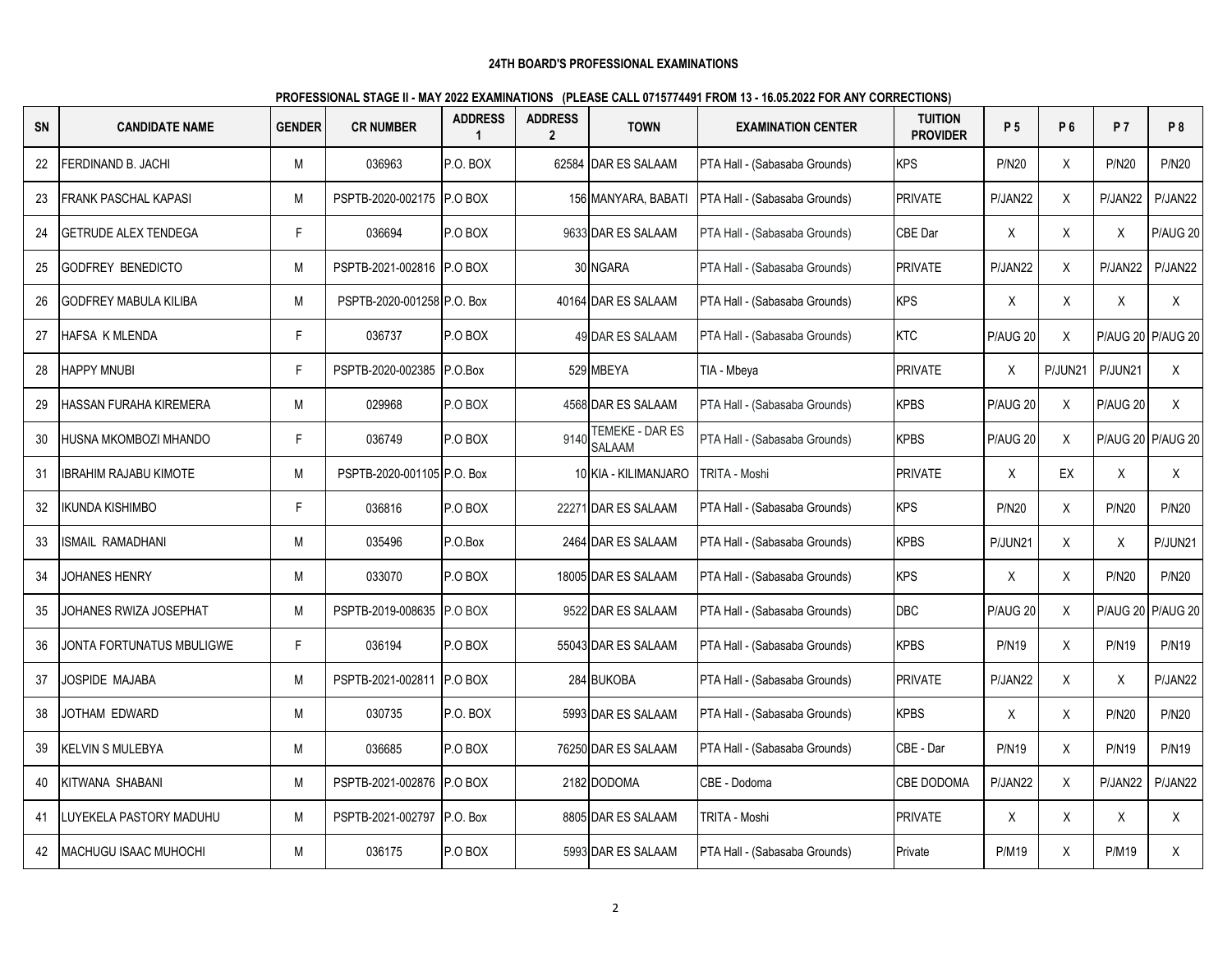| <b>SN</b> | <b>CANDIDATE NAME</b>          | <b>GENDER</b> | <b>CR NUMBER</b>           | <b>ADDRESS</b> | <b>ADDRESS</b><br>$\overline{2}$ | <b>TOWN</b>                          | <b>EXAMINATION CENTER</b>     | <b>TUITION</b><br><b>PROVIDER</b> | P 5          | P 6          | <b>P7</b>         | P <sub>8</sub>    |
|-----------|--------------------------------|---------------|----------------------------|----------------|----------------------------------|--------------------------------------|-------------------------------|-----------------------------------|--------------|--------------|-------------------|-------------------|
| 43        | <b>MAGANGA CYPRIAN</b>         | M             | PSPTB-2020-002532          | P.O.Box        |                                  | 1018 DAR ES SALAAM                   | PTA Hall - (Sabasaba Grounds) | KPS                               | P/JUN21      | X            | X                 | P/JUN21           |
| 44        | MARTIN ZISHAN RUBENGA          | М             | 036965                     | P.O BOX        |                                  | 71442 DAR ES SALAAM                  | PTA Hall - (Sabasaba Grounds) | KAS                               | P/JAN22      | X            | P/JAN22           | P/JAN22           |
| 45        | NAYUBHUHA ELIAKIM JOAKIM       | М             | PSPTB-2020-002604          | P.O.Box        |                                  | 145 SHINYANGA                        | SAUT - Mwanza                 | CBE DODOMA                        | P/JUN21      | X            | Χ                 | P/JUN21           |
| 46        | NEEMA GODFREY MAKWAYA          | F.            | 035686                     | P.O BOX        |                                  | 76818 DAR ES SALAAM                  | PTA Hall - (Sabasaba Grounds) | <b>KAS</b>                        | Χ            | X            |                   | P/AUG 20 P/AUG 20 |
| 47        | NEEMA MESHACK LEMEZO           | F             | PSPTB-2020-012407          | P.O.Box        |                                  | 691 MOROGORO                         | CBE - Dodoma                  | <b>KPBS</b>                       | P/JUN21      | X            | Χ                 | P/JUN21           |
| 48        | <b>NURDIN S. MLANGA</b>        | M             | 035832                     | P.O BOX        |                                  | 15838 DAR ES SALAAM                  | PTA Hall - (Sabasaba Grounds) | <b>KPBS</b>                       | P/AUG 20     | X            | P/AUG 20 P/AUG 20 |                   |
| 49        | PHILEMON SAIGURAN MEOLI        | M             | PSPTB-2019-008637 P.O.Box  |                |                                  | 3134 ARUSHA                          | SAUT - Mwanza                 | <b>PRIVATE</b>                    | P/JUN21      | X            | $\sf X$           | P/JUN21           |
| 50        | RAHEL S. MARIKI                | F.            | PSPTB-2020-010941 P.O. Box |                |                                  | 5011 TANGA                           | TRITA - Moshi                 | <b>PRIVATE</b>                    | X            | X            | X                 | X                 |
| 51        | RAMADHANI SAID                 | M             | 027348                     | P.O BOX        |                                  | 89 MPANDA                            | CBE - Dodoma                  | <b>PRIVATE</b>                    | P/JAN22      | $\mathsf{X}$ | P/JAN22           | P/JAN22           |
| 52        | RASHID AHMAD RASHID            | М             | 031081                     | P.O.Box        |                                  | 2517 DAR ES SALAAM                   | PTA Hall - (Sabasaba Grounds) | <b>KPS</b>                        | P/JUN21      | X            | X                 | P/JUN21           |
| 53        | RASHID HAMAD MFAUME            | М             | 031383                     | P.O.Box        |                                  | 5993 DAR ES SALAAM                   | PTA Hall - (Sabasaba Grounds) | <b>KPBS</b>                       | X            | X            | $\mathsf{X}$      | P/JUN21           |
| 54        | <b>SALHA BILAL</b>             | F.            | PSPTB-2021-004294 P.O. Box |                |                                  | 4371 DAR ES SALAAM                   | PTA Hall - (Sabasaba Grounds) | <b>KPS</b>                        | X            | X            | $\sf X$           | $\mathsf{X}$      |
| 55        | SALMA ADAM ABDU                | F.            | PSPTB-2020-002329 P.O BOX  |                |                                  | 5993 DAR ES SALAAM                   | PTA Hall - (Sabasaba Grounds) | <b>KPBS</b>                       | P/JAN22      | X            | P/JAN22           | P/JAN22           |
| 56        | SALVATORY B.S. MWAMBIKIRA      | M             | PSPTB-2020-001095 P.O. BOX |                |                                  | KAHAMA -<br>SHINYANGA                | SAUT - Mwanza                 | Private                           | <b>P/N20</b> | X            | <b>P/N20</b>      | <b>P/N20</b>      |
| 57        | <b>SESARIA PASTORY SILAYO</b>  | F             | PSPTB-2020-002420 P.O.Box  |                |                                  | 76780 DAR ES SALAAM                  | PTA Hall - (Sabasaba Grounds) | CBE DAR                           | X            | X            | P/JUN21           | P/JUN21           |
| 58        | STEVEN ASERI MBISE             | M             | 035630                     | P.O BOX        |                                  | 10346 ARUSHA                         | TRITA - Moshi                 | Private                           | P/AUG 20     | X            |                   | P/AUG 20 P/AUG 20 |
| 59        | SWABRINA A. MPAKATA            | F             | PSPTB-2021-004329 P.O. Box |                |                                  | 15829 DAR ES SALAAM                  | PTA Hall - (Sabasaba Grounds) | <b>KPS</b>                        | X            | X            | $\sf X$           | X                 |
| 60        | THERESIA S. LUZIGA             | F             | 036077                     | P.O BOX        |                                  | 5993 DAR ES SALAAM                   | PTA Hall - (Sabasaba Grounds) | <b>KPS</b>                        | <b>P/M19</b> | X            | <b>P/M19</b>      | P/M 19            |
| 61        | TUMAINI HENDRY MASUE           | М             | PSPTB-2021-002813 P.O BOX  |                |                                  | 474 MOSHI - KILIMANJAR TRITA - Moshi |                               | <b>PRIVATE</b>                    | X            | EX           | X                 | X                 |
| 62        | <b>UPENDO FILEX</b>            | F             | 026944                     | P.O BOX        |                                  | 653 MOSHI                            | TRITA - Moshi                 | <b>DPC</b>                        | <b>P/N20</b> | X            | <b>P/N19</b>      | <b>P/N20</b>      |
| 63        | <b>VEDASTUS RUMBE BWIMANYI</b> | М             | 036952                     | P.O BOX        |                                  | 9053 DAR ES SALAAM                   | PTA Hall - (Sabasaba Grounds) | <b>KPS</b>                        | P/AUG 20     | X            | Χ                 | X                 |